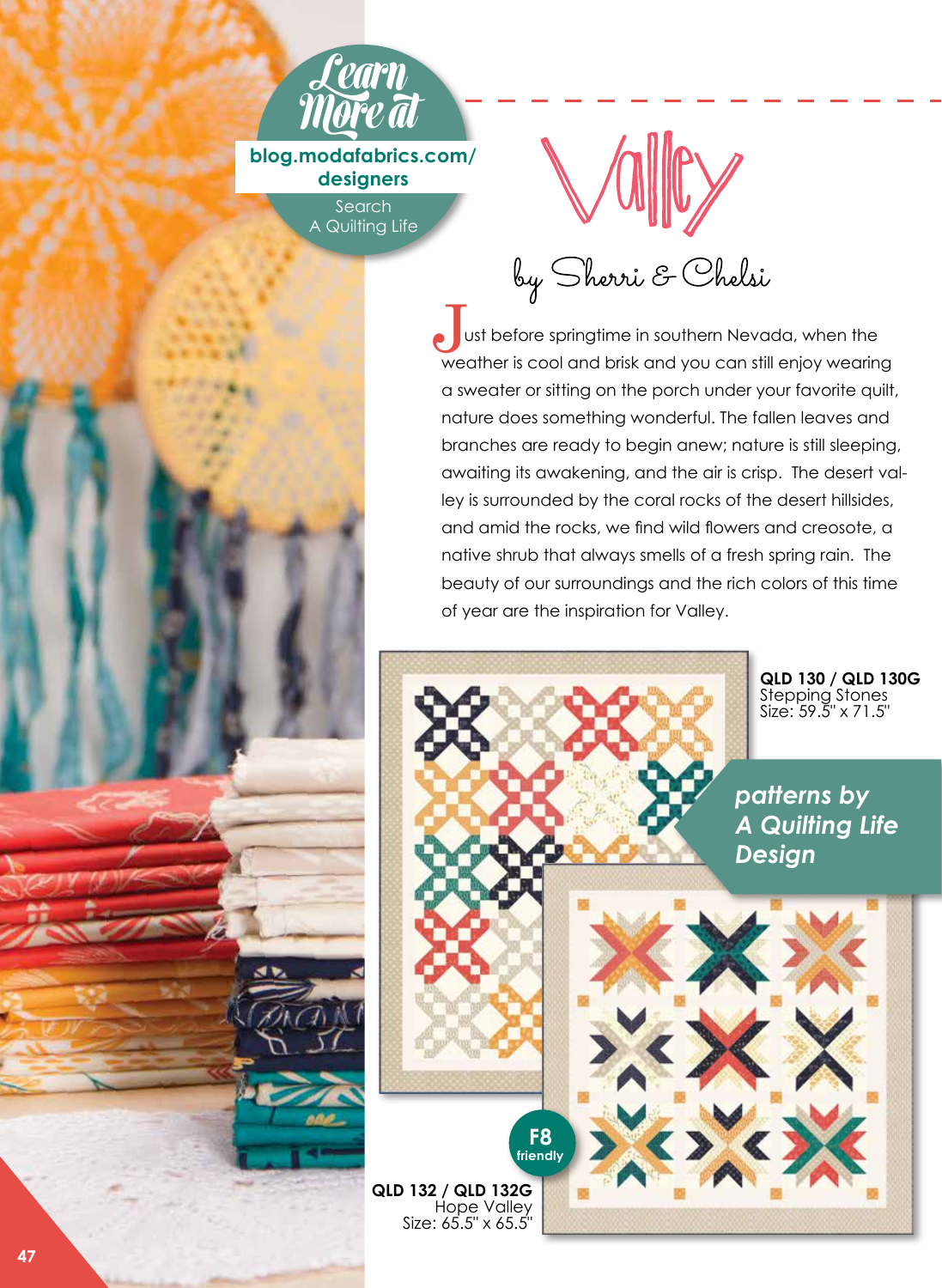## modafabrics.com<br>
April Delivery





37518 13



37514 12 \*



37517 18



37513 19 \*









37518 11

37516 13 \*

 $\mathbb{Z}^{\mathbb{Z}}$ 

**AN** 

 $\overline{V_1}$ 

 $V_{\Delta}$  and

医成

Mustard

Ivory

37513 18



37515 24



37517 11 \*



37516 12 \*







## 37510 11 \*

37512 11 \*

37511 11 \*

• There is beauty all around...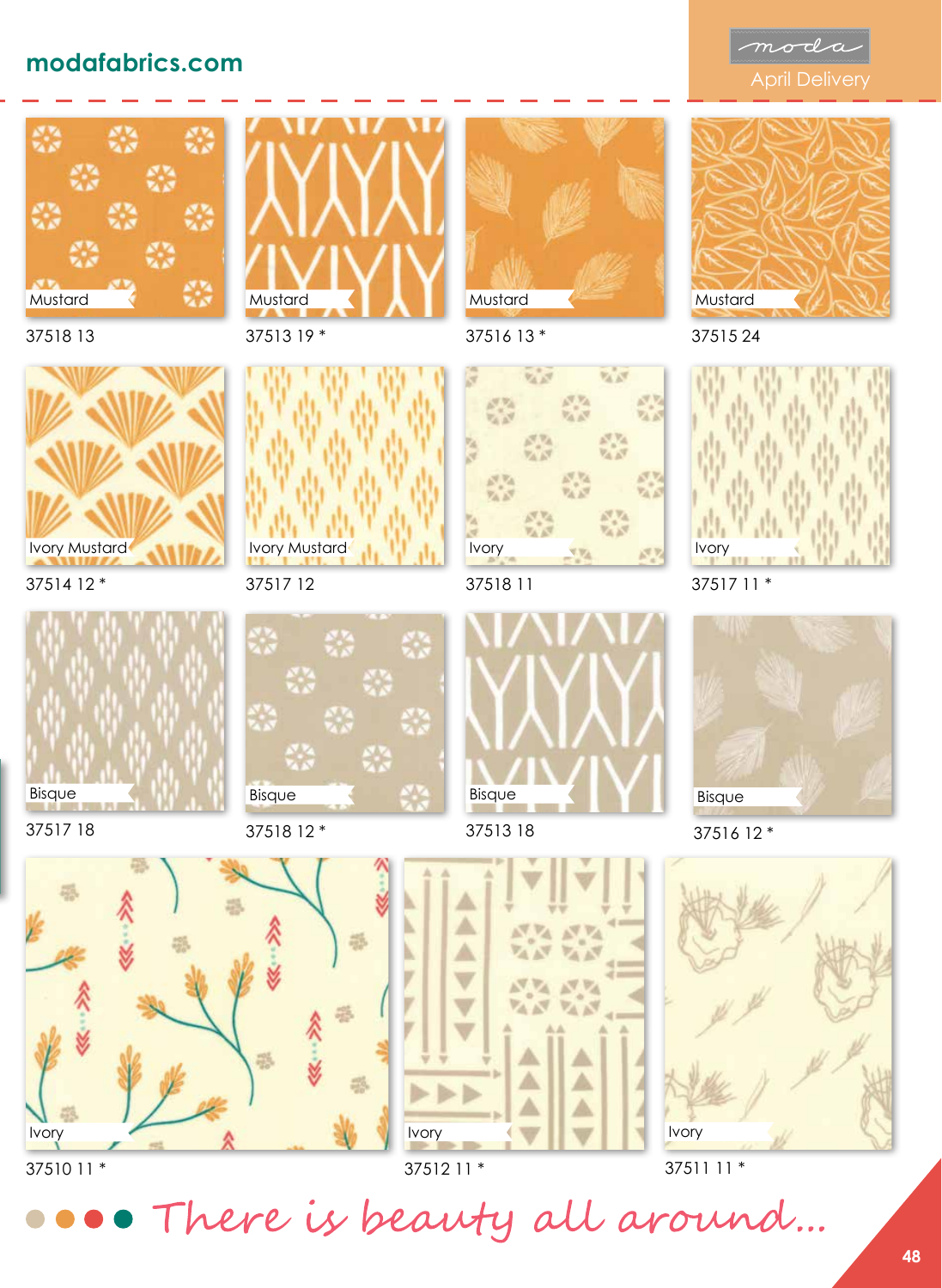





37516 17 \*





37510 17 \*



Bisque Teal

37512 17 \*

37514 15 \*



37515 27 \*



37510 16 \*



**QLD 131 / QLD 131G**  Oasis Size: 74.5" x 74.5"



37514 14 \*



37511 14



37512 21



37516 15